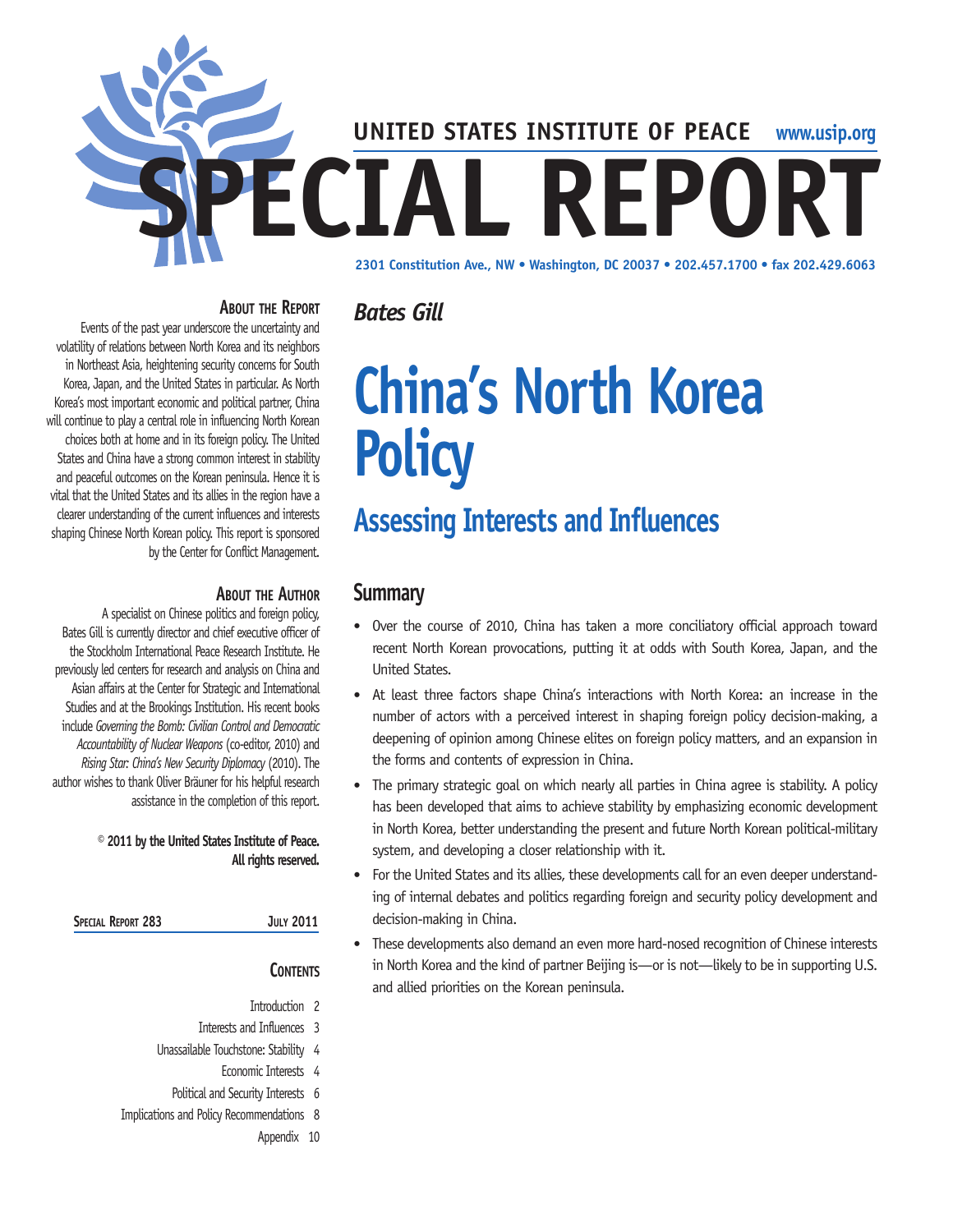#### **About the Institute**

The United States Institute of Peace is an independent, nonpartisan institution established and funded by Congress. Its goals are to help prevent and resolve violent conflicts, promote postconflict peacebuilding, and increase conflict management tools, capacity, and intellectual capital worldwide. The Institute does this by empowering others with knowledge, skills, and resources, as well as by its direct involvement in conflict zones around the globe.

#### **Board of Directors**

**J. Robinson West** (Chair), Chairman, PFC Energy • **George E. Moose** (Vice Chairman), Adjunct Professor of Practice, The George Washington University • **Judy Ansley,** Former Assistant to the President and Deputy Security Adviser under President George W. Bush • **Anne H. Cahn,** Former Scholar in Residence, American University • **Chester A. Crocker,** James R. Schlesinger Professor of Strategic Studies, School of Foreign Service, Georgetown University • **Kerry Kennedy,** President, Robert F. Kennedy Center for Justice and Human Rights • **Ikram U. Khan,** President, Quality Care Consultants, LLC • **Stephen D. Krasner,** Graham H. Stuart Professor of International Relations, Stanford University • **John A. Lancaster,** Former Executive Director of the National Council on Independent Living • **Jeremy A. Rabkin,** Professor, George Mason School of Law • **Judy Van Rest,** Executive Vice President, International Republican Institute • **Nancy Zirkin,** Executive Vice President, Leadership Conference on Civil Rights

#### *Members Ex Officio*

**Michael H. Posner,** Assistant Secretary of State for Democracy, Human Rights, and Labor • **James N. Miller,**  Principal Deputy Under Secretary of Defense for Policy • **Ann E. Rondeau,** Vice Admiral, U.S. Navy; President, National Defense University • **Richard H. Solomon,**  President, United States Institute of Peace (nonvoting)

The views expressed in this report do not necessarily reflect the views of the United States Institute of Peace, which does not advocate specific policy positions.

To request permission to photocopy or reprint materials, e-mail: permissions@usip.org

## **Introduction**

"We, together with the Korean comrades, will steadily develop the bilateral friendship and cooperation in the spirit of inheriting tradition, facing up to the future, building good neighborly friendship and strengthening cooperation. In this way, we will work hard to accelerate socialist construction in the two countries, promote interests common to the two sides and defend and promote the peace, stability and prosperity of the region."1

—General Secretary of the Central Committee of the Communist Party of China Hu Jintao, in his speech at a banquet in honor of the General Secretary of the Workers' Party of Korea Kim Jong-il, Beijing, May 26, 2011

China's official, public approach toward North Korea has raised difficult questions in Washington, Seoul, and Tokyo. Especially since the mid- to late 2000s, tensions on the Korean peninsula and the surrounding region have grown more acute in the wake of actions taken by Pyongyang. When North Korea detonated a nuclear device in 2006, Beijing issued some of its harshest language to date in chastising Pyongyang for "flagrantly conduct[ing] a nuclear test in disregard of the common opposition of the international community."2 China also agreed to support sanctions imposed on North Korea as mandated by United Nations Security Council Resolutions 1718 (2006) and 1874 (2009), although Beijing's official language in the wake of the 2009 North Korean nuclear test was far less harsh.<sup>3</sup>

However, over the course of 2010—even after North Korea's sinking of the South Korean corvette *Cheonan* in March 2010 and the shelling of South Korea's Yeonpyong Island in November that year, with a tragic combined loss of fifty lives—China seemed to take an even more conciliatory official approach in public, calling for calm and seeking to restart the Six-Party Talks process. At the same time, Beijing's support of the UN Security Council president's condemnation of the sinking of the *Cheonan* was not strong, and its reaction to the U.S.–South Korean military exercises conducted in July 2010 was vociferous at very senior levels.

More broadly, in spite of increasingly provocative and risky actions taken by Pyongyang in direct contravention of UN Security Council resolutions, as well as the spirit and letter of other agreements intended to underpin security and stability on the Korean peninsula, China's economic and political support for Pyongyang appears to have wavered little. Beijing has hosted at least seven visits of North Korean leader Kim Jong-il to China over the past eleven years, in 2000, 2001, 2004, 2006, twice in 2010, and in 2011. The most recent visit, in May 2011, featured meetings and a state banquet between Kim Jong-il and paramount Chinese leader Hu Jintao and other members of the Standing Committee of the Politburo of the Chinese Communist Party (CCP). China has also sent senior leaders to Pyongyang, including Premier Wen Jiabao in October 2009, Defense Minister Liang Guanglie in November 2009, member of the Political Bureau Standing Committee of the Chinese Communist Party Zhou Yongkang in October 2010, and State Councilor Dai Bingguo (China's top foreign policy figure), most recently in December 2010. Perhaps most tangibly, Beijing's economic relationship with North Korea has steadily strengthened over the past decade. According to the Chinese ambassador to North Korea, trade volume between China and North Korea has grown six-fold between 2000 and 2009.4 China's exports to North Korea nearly doubled from 2007 to 2008 alone.5 Trade between the two countries experienced a slight downturn in 2009 when the UN imposed sanctions in the wake of North Korea's nuclear test in 2008. However, by 2010, trade rebounded and reached its previous levels and will likely continue to expand.<sup>6</sup>

Meanwhile, and in distinct contrast, over the past several years South Korea, Japan, and the United States have all pulled back in their relations with Pyongyang. This shift has included not only strong support for UN-related sanctions and condemnatory statements, but also tougher bilateral measures to sharply limit economic and political relations with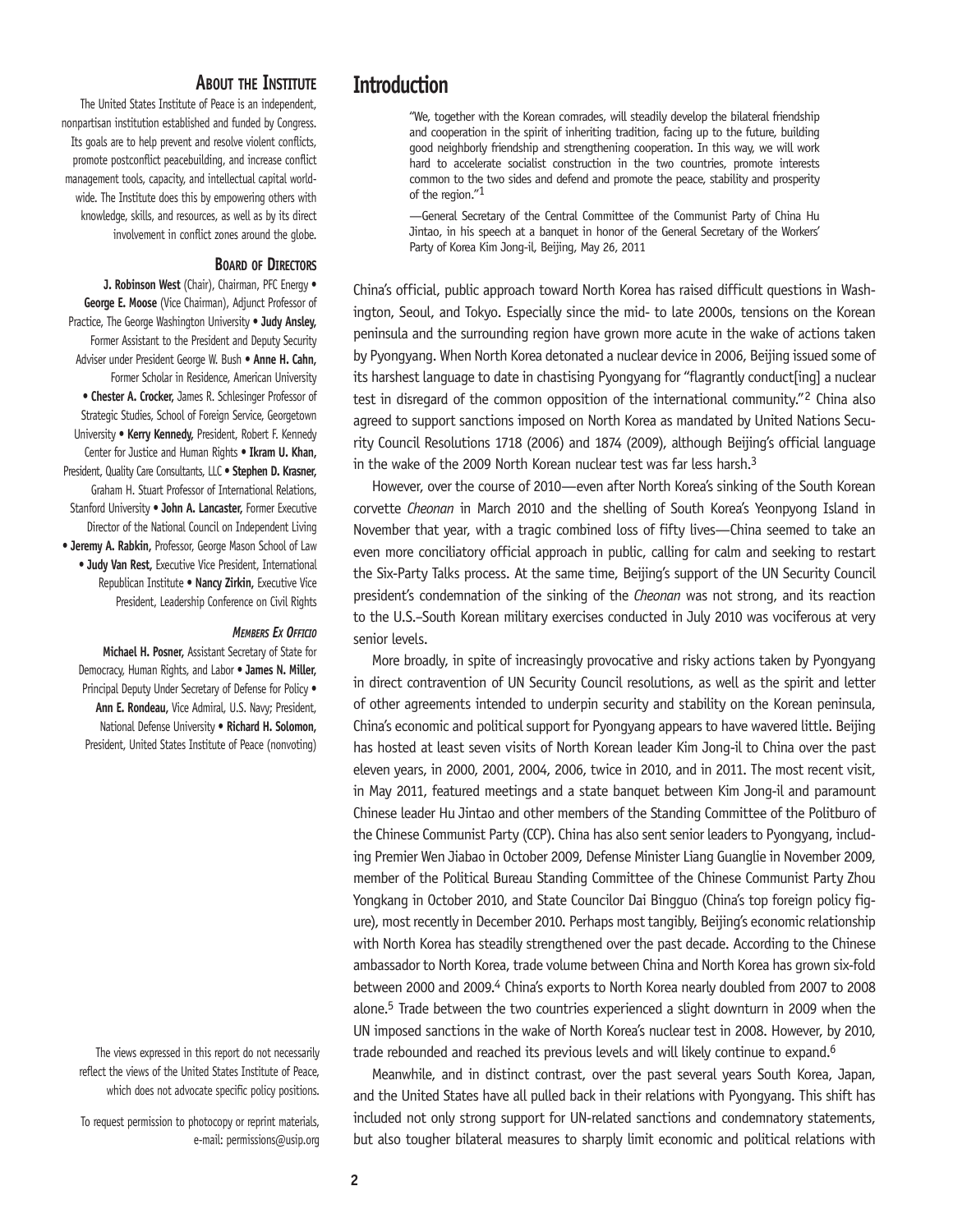Pyongyang, as well as closer trilateral and bilateral consultations and activities aimed to restrain and reverse destabilizing North Korean activities, including, possibly, closer military relations between Japan and South Korea.7

The differences in positions toward North Korea between China, on the one hand, and South Korea, Japan, and the United States, on the other, have clearly strained Beijing's ties with Seoul, Tokyo, and Washington over the past year. Beijing has managed even to frustrate the United Nations and its concerns, expressed through the UN High Commissioner for Refugees, by refusing access to areas in China's northeast, along its border with North Korea, where tens of thousands of North Koreans are said to be living illegally. Perhaps even more ironically, Beijing has pursued these policies at the same time that Chinese citizens, in surveys, express a dislike for the North Korean leadership, especially its hereditary succession.8 All the while, stability on the Korean peninsula seems more and more tenuous.

China's North Korea policy in the early 2000s was seen by most observers as playing a constructive role in helping facilitate the Six-Party Talks and broker a diplomatic solution to resolve the political and security stand-off between North Korea and its neighbors. Indeed, Beijing's role in these efforts generated a well-founded pride and sense of diplomatic accomplishment within China. But, by the end of the decade, China's North Korea policy had become a source of increasing disappointment, frustration, and frayed relations between Beijing and key partners in the region, and one of the most divisive questions within Chinese foreign policy circles.<sup>9</sup>

To address China–North Korea relations, this report examines some of the key economic, political, and security interests and influences at play in China—especially those of socalled new or underexamined actors—that have led to the current problematic situation for Chinese diplomacy and for the region.

## **Interests and Influences**

Discerning precise foreign and security policy decision-making mechanisms is difficult for any country, and particularly so for China, where such processes remain largely closed to outside scrutiny. Examining highly sensitive issues is all the more challenging. However, it has become increasingly possible to identify key actors in North Korea policy and to get a sense of their interests and preferred outcomes in relation to that policy. This is especially true today as an increasing range of actors and opinions arise within China to actively seek to assert their interests in the country's foreign policy and outcomes.10

At least three important and relatively new factors are at play in China's interactions with its foreign partners. First is the increase in the number of actors with a perceived interest in shaping foreign policy—a result of China's ongoing and ever-deeper integration with the world and a concomitant increase in the scope and importance of Chinese security, political, and economic interests and influence in virtually every corner of the globe. Today in China a growing number of institutions—from traditional elements within the government and Communist Party, to the People's Liberation Army (PLA), to local governments, the media, financial institutions, major enterprises, and netizens—are increasingly trying to have and often succeeding in having their voices heard and heeded on foreign policy issues.

Second is a deepening of opinion among Chinese elites on foreign policy matters—a greater knowledge and sophistication, and hence greater diversity, of individual and institutional views coming to the fore. Interestingly, this means not only the expected differences of opinion between different institutions, but also increasing differences of opinion within institutions or identifiable constituent groups.<sup>11</sup>

Third is an expansion in the forms and contents of expression. This expansion has two facets, one practical and one more normative, or atmospheric. On the one hand, consistent *The differences in positions toward North Korea between China, on the one hand, and South Korea, Japan, and the United States, on the other, have clearly strained Beijing's ties with Seoul, Tokyo, and Washington.*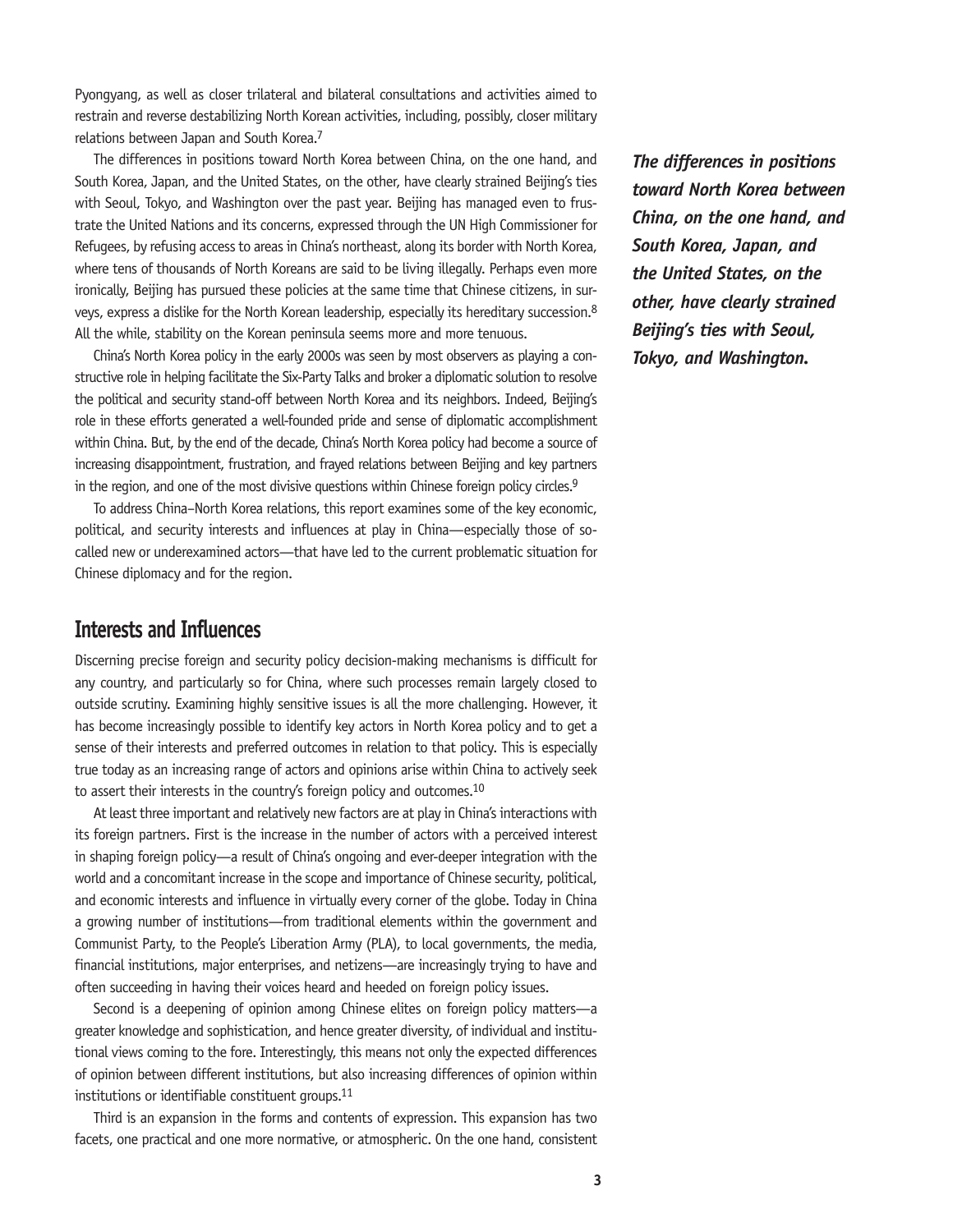with the pattern elsewhere in the world, the Information Technology revolution has brought far more modes of communication into China than were available in the past. But, on the other hand, and perhaps more important, the allowable space for communication has also expanded considerably. This expansion has allowed for far greater public and private expression of alternative, questioning, and contrary views.

The outcome is an increasingly complex process shaping foreign and security policy decisions that reflects these three factors and the interplay among them and the various actors, interests, and influences. Given the sensitivity of North Korea policy, top Chinese leaders may try to assert greater control and so-called democratic centralism over such deliberations, but differences of opinion and approach nevertheless arise. The interesting points to follow are the set of interests and influences that appear to dominate at a given time, the outcomes they seek and achieve, and the implications of these developments for China and its neighbors.

## **Unassailable Touchstone: Stability**

Despite differences on tactics and approach, the primary strategic goal on which nearly all parties in China agree is stability, both at home and in China's foreign relations, particularly within the country's near-abroad. With respect to North Korea, Chinese approaches apparently involve avoiding conflict and ensuring a peaceful process in addressing peninsula security problems, promoting smooth economic and political transitions, maintaining strong and predictable political and economic relations, preserving positive relations and dialogue with all the principal parties to peninsula security questions, ensuring a non-nuclear peninsula and avoiding a nuclearization of the region, and limiting the military role of the United States in and around the Korean peninsula.<sup>12</sup> These are not mutually exclusive points, and can be contradictory as well as complementary.

In seeking to ensure its preferred outcomes along all these fronts, Beijing's leading foreign policy decision-makers must nevertheless give relatively greater priority to some and less to others, depending on the circumstances of the moment. At times, differences within Chinese leadership circles about North Korea policy can cause a temporary paralysis, especially in particularly sensitive and disruptive times. For example, Beijing took several days to issue a statement in response to the conclusions of the multinational investigation into the sinking of the *Cheonan*. According to interviews with Chinese researchers, "China's silence was due to the inability of the top leadership to reach a consensus on how to react."<sup>13</sup>

In recent years, especially since Pyongyang's actions have become more and more provocative and troubling, it appears that certain interests, and the influence of certain actors behind them, have gained ground to coalesce around a North Korea policy that emphasizes economic development in North Korea and a closer understanding of and relationship with the North Korean political-military system.

## **Economic Interests**

Taking nominal figures (not adjusted for inflation), imports from and exports to China account for an increasingly dominant share of North Korea's total trade over the past several years: from approximately 31 percent to 40 percent between 2005 and 2008.14 With the cutoff of most merchandise trade between South Korea and North Korea since 2008, China's share of North Korea's overall trade will loom even larger. The Korea Trade-Investment Promotion Agency claims that China accounted for 79 percent of North Korea's trade volume in 2009 (other than inter-Korea trade). According to more recent data sourced from the Chinese Customs authority, China–North Korea trade in 2010 reached \$3.4 billion, a record

*Beijing took several days to issue a statement in response to the conclusions of the multinational investigation into the sinking of the* **Cheonan***. According to Chinese researchers, "China's silence was due to the inability of the top leadership to reach a consensus on how to react."*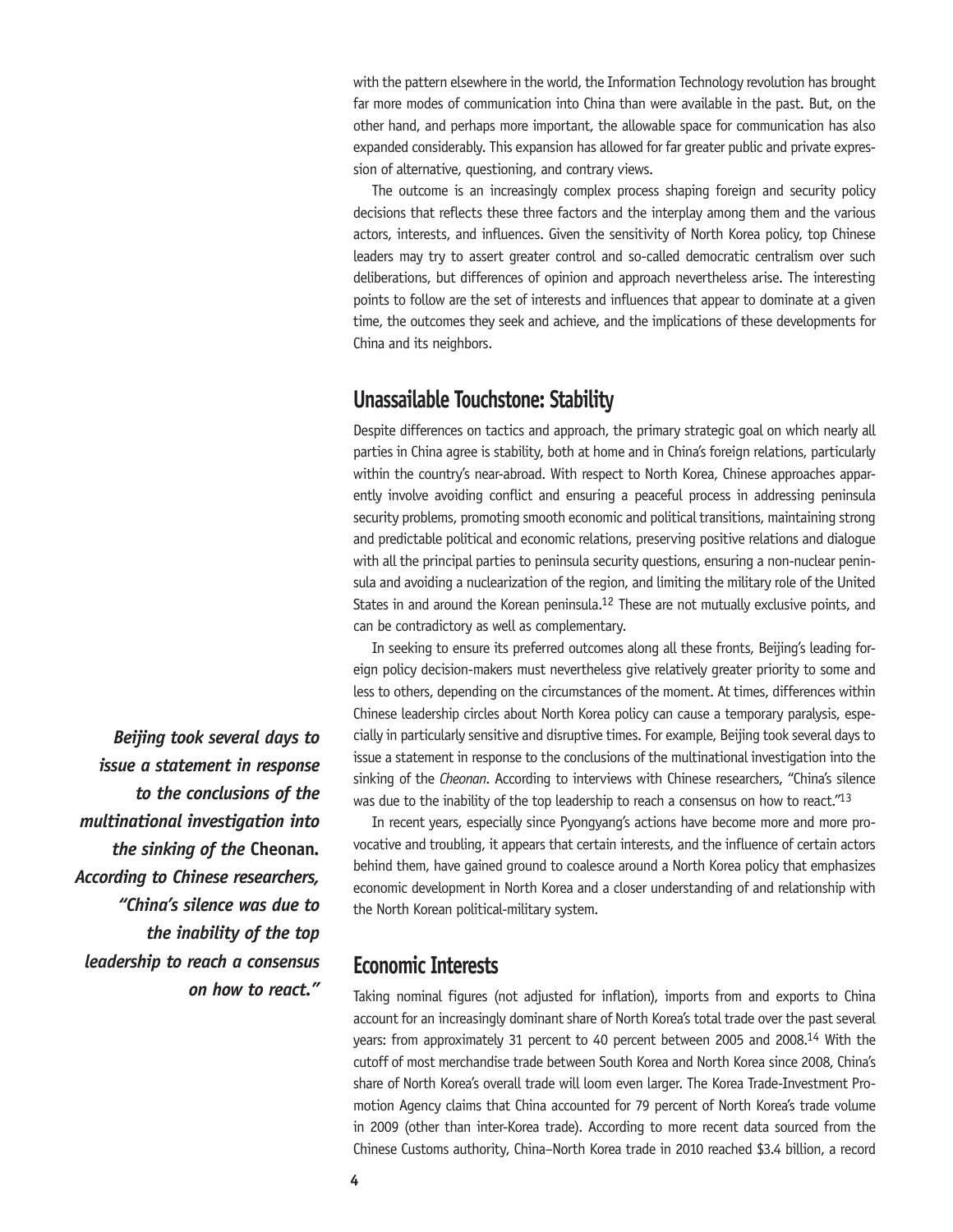high. Exports from North Korea to China leapt by 51 percent in 2010 over 2009, and Chinese exports to North Korea rose by 21 percent over the same period.<sup>15</sup> Moreover, the Congressional Research Service finds that China has not fully enforced a ban on exports of luxury goods to North Korea, as mandated by UN Security Council resolution 1874.16

Chinese investment in North Korea has likewise increased over the past decade, and especially since 2007. United Nations figures indicate that Chinese investment grew almost thirtyfold, from \$1.5 million to approximately \$42 million, between 2002 and 2008. Other data suggests that it leapt in one year, between 2007 and 2008, from \$18.4 million to \$41.2 million. However, Chinese government figures from January 2008 note much larger sums: eighty-four Chinese investment streams in North Korea with a total value of \$440 million.17 If one accepts the data providing the lower figure of \$41.2 million in 2008, the amount equates to some 94 percent of the total foreign direct investment (FDI) to North Korea that year. If the larger figure is \$440 million is more accurate, it presents an even more stunning picture of Chinese dominance as an investor in North Korea. As Liu Hongcai, Chinese ambassador to Pyongyang, noted in late 2010, "As Pyongyang attaches more importance to developing its economy and improving the livelihood of its people, it is reaching out for more foreign economic cooperation. Such a need provides business opportunities for many Chinese enterprises."18

The visit of Chinese Premier Wen Jiabao to North Korea in October 2009—the first by a Chinese premier since Li Peng in May 1991, a nearly twenty-year hiatus—was formally in honor of the sixtieth anniversary of diplomatic relations between the two countries. Wen's delegation included a range of Chinese Communist Party and government officials, however, and activities in Pyongyang included signing numerous agreements on trade, technology, and development, among them those related to computer software, economic assistance, tourism, educational exchanges, and wildlife protection.19

The visit gave further impetus to Chinese investment and infrastructure projects in North Korea, especially the joint development of economic development zones between the two countries, including ones at Sinuiju opposite Dandong, along the Tumen River at the far northeast part of the joint border, the Rason project between Rajin and Sonbong on North Korea's northeast coast, and along the approximately 250-kilometer stretch of the Yalu River between Dandong and Tonghua.<sup>20</sup> Chinese investors are also making inroads at Kaesong, the largest South Korean investment in the North. To ease customs procedures at certain border crossings, China and North Korea have established "green channels" and North Korean companies have been allowed to open accounts in Chinese renminbi that can be converted to U.S. dollars, Euros, Japanese yen, and other currencies.<sup>21</sup>

Inside North Korea, major Chinese investments appear to have primarily targeted the mining and minerals sector—China is now believed to be the largest investor in this sector—but have also included transport infrastructure upgrades and investments in the pharmaceutical, computer hardware, and energy sectors. The nature of investments has evolved as well. According to one Chinese analyst, "Major Chinese investors have changed from small and medium-sized commercial enterprises before 2002 to the current large state and private listed production enterprises. All the projects they have invested are strategically important, their cooperation partners are large enterprises under the DPRK government, the cooperation term is long, and their investment scale is large."22 In one of the most ambitious projects to date, the Chinese firm Shangdi Guanquan Investment plans to invest \$2 billion in the Rason free trade area to build coal-fired power plants, an oil refinery, and accompanying roads, railroads, and harbors in the area.<sup>23</sup> According to the company website, Shangdi Guanquan Investment is a wholly state-owned enterprise under the Chinese State Council.24

The growth in China's trade and investment with North Korea appears when many of North Korea's economic partners—especially South Korea—are pulling back, and international *Chinese investment in North Korea grew almost thirtyfold, from \$1.5 million to approximately \$42 million, between 2002 and 2008.*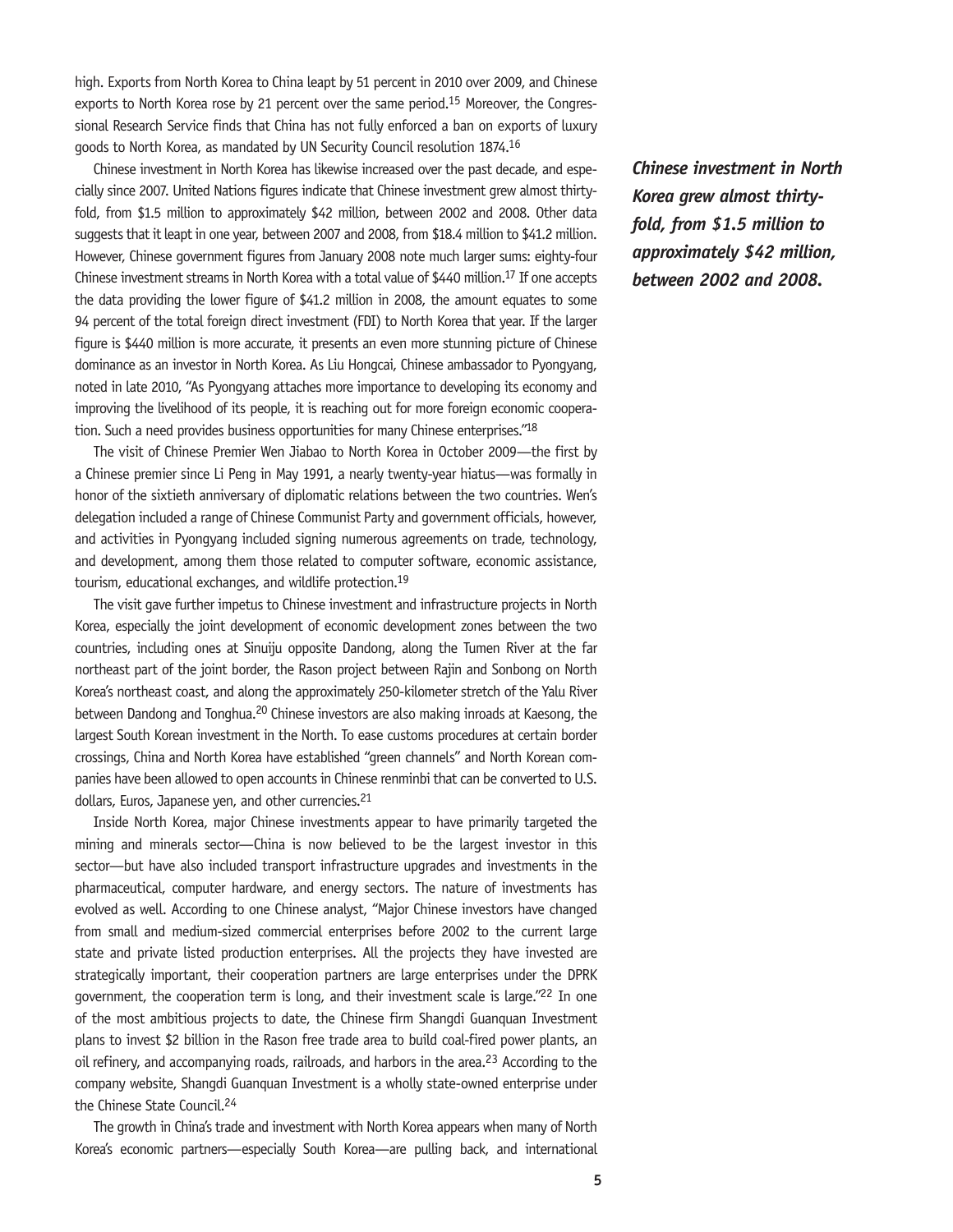sanctions and isolation for North Korea have been increasing (since 2006). Chinese trade and investments, as well as provision of humanitarian assistance, help sustain the North Korean economy and provide greater stability for the country and its ruling party. Building up economic relations with North Korea has the added value of helping bolster the economies of regions in China's northeast rust belt—Liaoning and Jilin provinces—that border on North Korea and have been the scene of some of the greatest labor unrest in China. Interestingly, since the late 2000s, about half of China's exports to North Korea flow through Jilin Province (previously, the vast bulk of trade came and went through Dandong, in Liaoning Province), indicating a greater distribution of wealth to other parts of northeast China as a result of increased border trade.<sup>25</sup> The degree to which expanded economic cooperation with North Korea could contribute to improved economic prospects for northeast China will mean that both local governments and domestic security authorities will be vested in economic development and the accompanying reduced likelihood of unrest in this part of the country. Firms involved in infrastructure development and with an ability to exploit North Korea's mineral wealth—said to range between \$3.7 trillion and \$6 trillion according to recent estimates by foreign analysts, including the South Korean government<sup>26</sup>—have some of the greatest interest to see a continued expansion in China–North Korea trade and investment. Chinese imports of North Korean coal increased by 54 percent in 2010 over 2009—to \$394.4 million, or about one-third of all North Korean exports to China in 2010; in 2010, Chinese iron ore imports from North Korea doubled over 2009.27

## **Political and Security Interests**

Historical and political relations between China and North Korea continue to have a particular influence on bilateral policy and practice. Most important in this regard are several factors dating back a half-century or more: their alliance and joint sacrifice in the Korean War, their common history as communist states, their shared experience as postcolonial countries in the developing world, and a shared self-perception as aggrieved, weak countries that can stand up to stronger powers.

These commonalities—in addition to the geopolitical exigencies of a shared 880-mile (1,415-kilometer) border—have in turn led to a well-entrenched narrative of comradely relations, and, as one prominent Chinese analyst trenchantly observed, "morbid reminiscence."28 Despite considerable ups and downs over the past six decades, this narrative has nevertheless persisted and is possibly even stronger in character today, because of—not in spite of—North Korea's troubling provocations and uncertainties of its succession process. It is probably no coincidence that the recent uptick in party-to-party ties appears to begin in the wake of Kim Jong-il's stroke in 2008. In speaking of China–North Korea ties in late 2010, the Chinese ambassador to Pyongyang expressed a confidence rooted in "the glorious history of the China-DPRK ties, in the profound friendship between the two peoples and in the expanding common interests of the two countries."29

Party-to-party ties are at the center of China–North Korea relations. Although the point is debated by some, many outside observers suggest that the Chinese Communist Party and its agencies concerned with foreign relations have especially strong interests and influence on the development and implementation of Chinese policy toward North Korea, well beyond that of other bodies, such as the Ministry of Foreign Affairs. The Chinese Communist Party Central Committee International Department (also known at the International Liaison Department or Zhonglianbu) plays a key role in China's international relations, especially those with countries characterized by a long-standing party-to-party relationship, such as North Korea. A look at more recent relations between the two countries illuminates this point; the appendix also outlines the extent and special access of party-to-party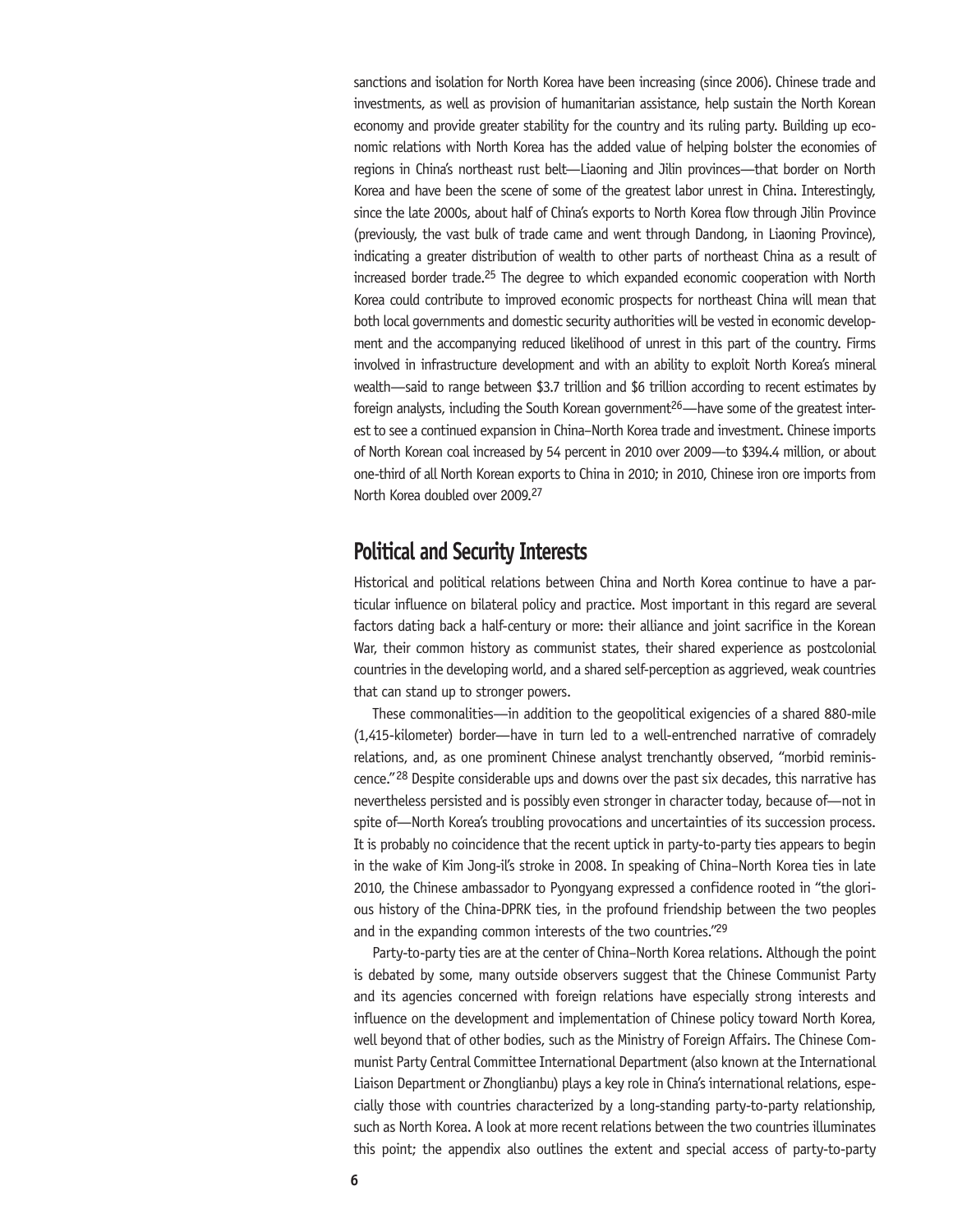relations between Pyongyang and Beijing, especially during periods of regional tension and diplomatic duress.

For example, when the head of the International Department of the Chinese Communist Party, or his counterpart in the Workers' Party of Korea (WPK), travels to Pyongyang, or Beijing, each is allowed access to the other country's top leadership. The arrangements for Kim Jong-il's visits to China are handled by the CCP International Department, not the Ministry of Foreign Affairs.<sup>30</sup> A number of key individuals with long-standing ties to the International Department are in highly influential foreign policy positions with respect to North Korea. Dai Bingguo, for example, China's senior foreign policy official, served from 1997 to 2003 as the head of the International Department. Now a state councilor, a position more senior than the foreign minister, he continues to play an important role in policy toward North Korea, such as when he was tasked to visit Pyongyang (and other northeast Asian capitals) after the North Korean shelling of Yeonpyong Island in late 2010. His successor in the International Department is Wang Jiarui, also a key figure in China–North Korea relations. Deputy Foreign Minister and Foreign Ministry Communist Party Secretary Zhang Zhijun—who may be tapped as the next foreign minister—is not a career Foreign Ministry official, but has instead spent his career in the International Department. The current Chinese ambassador to Pyongyang, Liu Hongcai, is also not a career Foreign Ministry official. Liu, who has held the position since early 2010, is a vice minister—as are his ambassadorial colleagues in Brazil, France, Germany, India, Japan, Russia, the United Kingdom, and the United States—a reflection of the importance attached to the position. Previously, his career had been in the international relations department of the Chinese Communist Party, where he rose to the rank of deputy director.<sup>31</sup>

Given the traditional friendship between the countries' militaries, the regular militaryto-military exchanges between them, and the important security concerns China has with respect to the Korean peninsula, the Chinese People's Liberation Army also has a strong voice in deliberations over policy toward North Korea. Military-to-military relations between the two sides drifted in the late 1990s but have come back to life in the last several years. The visit of CCP Politburo Standing Committee member Zhou Yongkang to Pyongyang in October 2010, where he joined North Korean leader Kim Jong-il and his heir apparent, Kim Jong-un, on the dais to observe celebrations of the sixty-fifth anniversary of the Worker's Party of Korea was also notable. He is secretary of the CCP Central Commission for Political and Legal Affairs and is in overall charge of the country's internal security, signaling the possibility for the Chinese domestic security apparatus to assume a more important role with regard to North Korea policy.

Working from open sources, it is difficult to know whether the activities of China's military- and intelligence-related bodies currently extend to any involvement with North Korea's pursuit of a nuclear weapons capability or other capabilities related to weapons of mass destruction (WMD), including ballistic missiles. Recent unclassified Central Intelligence Agency (CIA) reports to Congress on the proliferation of weapons of mass destruction, and issued to cover 2006, 2008, 2009, and 2010, do not identify China as a supplier of nuclear or other WMD-related materials and assistance to North Korea. In its report for 2007, however, the CIA stated that "private Chinese businesses continue to sell materials, manufacturing equipment, and components suitable for use in ballistic missile, chemical weapon and nuclear weapon programs to North Korea." Its reports for 2003, 2004, and 2005 remarked on Chinese entity cooperation with North Korea related to ballistic missiles, although the 2003 report noted that "in September 2003, China stopped at the China–North Korea border a shipment of chemicals that could have been used in North Korea's nuclear program."32 A recently produced report by the UN panel of experts constituted to monitor compliance with UN Security Council resolutions 1718 (2006) and 1874 (2009) found that a "neighbouring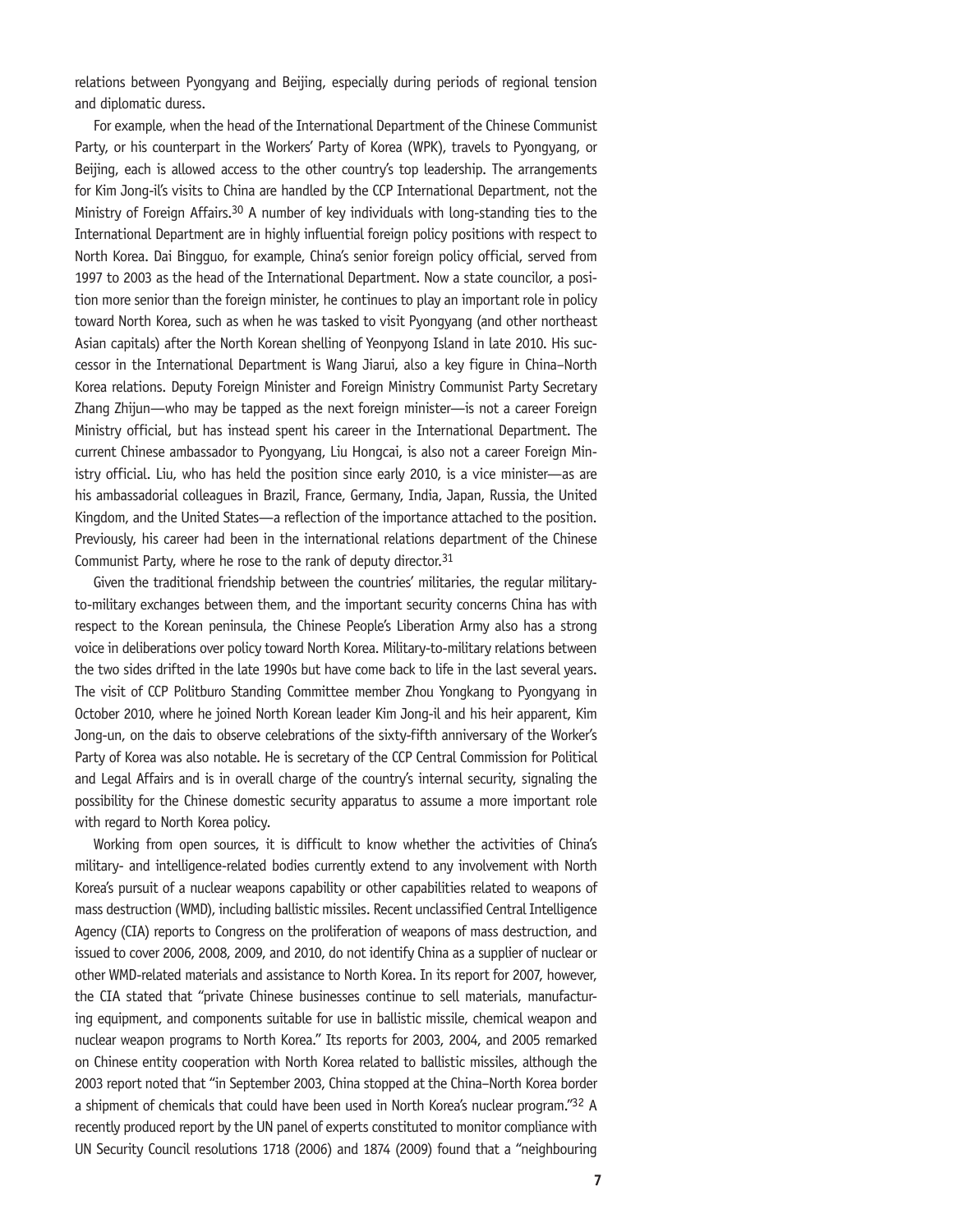third country," widely understood to be China, served as a transshipment point for ballistic missile related items between North Korea and Iran.33

Given the sensitivity of these concerns, it is even more difficult to know how or whether any such activities, if ongoing, are part of a broader Chinese foreign and security policy approach to North Korea. It is possible that Chinese entities are interacting in various capacities with elements of North Korea's WMD programs; many of these elements in North Korea are known to use sophisticated measures to falsify and obscure their true identities in hopes of evading suspicion. However, such interactions are most likely undertaken by Chinese business entities and—with perhaps the exception of intelligence-gathering efforts—are not direct government efforts to engage with North Korean WMD programs. The degree to which Beijing clamps down on Chinese entities that in any way support North Korean WMD programs, especially in the currently more fluid environment, will be an important indicator of how seriously Beijing takes its commitment to stemming such activity.

The CCP and those concerned with foreign and internal security have a common interest in ensuring that relations with North Korea contribute to China's overall stability. In particular, they likely envision that goal as being achieved by avoiding conflict and ensuring a peaceful resolution of security issues on the Korean peninsula, promoting a stable political situation in North Korea, improving political and military relations with North Korea, and deflecting the influence of the other key players, particularly the United States and a strengthened U.S.–South Korea military alliance, in shaping outcomes on the peninsula that are contrary to Chinese interests.

By giving greater priority to party-to-party and military-to-military relations, Chinese leaders may develop a greater sense of the political and security situation in North Korea and be in a better position to engage the new North Korean leadership likely to succeed to power over the next several years. Improved understanding of the political and security situation in North Korea should in turn contribute to Beijing's ability to ensure less disruptive outcomes on the Korean peninsula or along their shared border region.

## **Implications and Policy Recommendations**

These developments point to a few troubling implications about Chinese–North Korea policy.

First, the United States and other concerned members of the international community must come to grips with the reality that certain elements within the constellation of Chinese foreign and security policy seem to be gaining an upper hand in shaping policy toward North Korea. These voices are not entirely new but appear to be asserting greater leverage. They include individuals and institutions related to CCP international relations and propaganda bodies, the Chinese military and internal security apparatus, provincial governments in China's northeast, and companies with growing economic interests in North Korea.

This development flows not only from the uppermost concern with stability vis-à-vis North Korea, but also from practical matters of communication and political correctness. Sensitivities of North Korea policy aside, Party bodies and the military are far more experienced and effective as bureaucratic actors in having their voices heard and heeded, both internally and in public circles. On the other hand, progressive or more internationalist advocates for a more constructive approach of cooperation with concerned foreign partners, have, in the words of one prominent observer, fallen silent since 2008, as more nativist, realist, and narrowly self-interested perspectives have gained ascendancy.<sup>34</sup>

For the United States and its partners in the region, expectations of China as a constructive partner in relation to U.S. interests regarding North Korea—including in facilitating multilateral discussions with North Korea such as the Six-Party Talks—need to be adjusted and reassessed. Discussions within the United States as well as between Washington and

*The United States and the international community must come to grips with the reality that certain elements within the constellation of Chinese foreign and security policy seem to be gaining an upper hand in shaping policy toward North Korea.*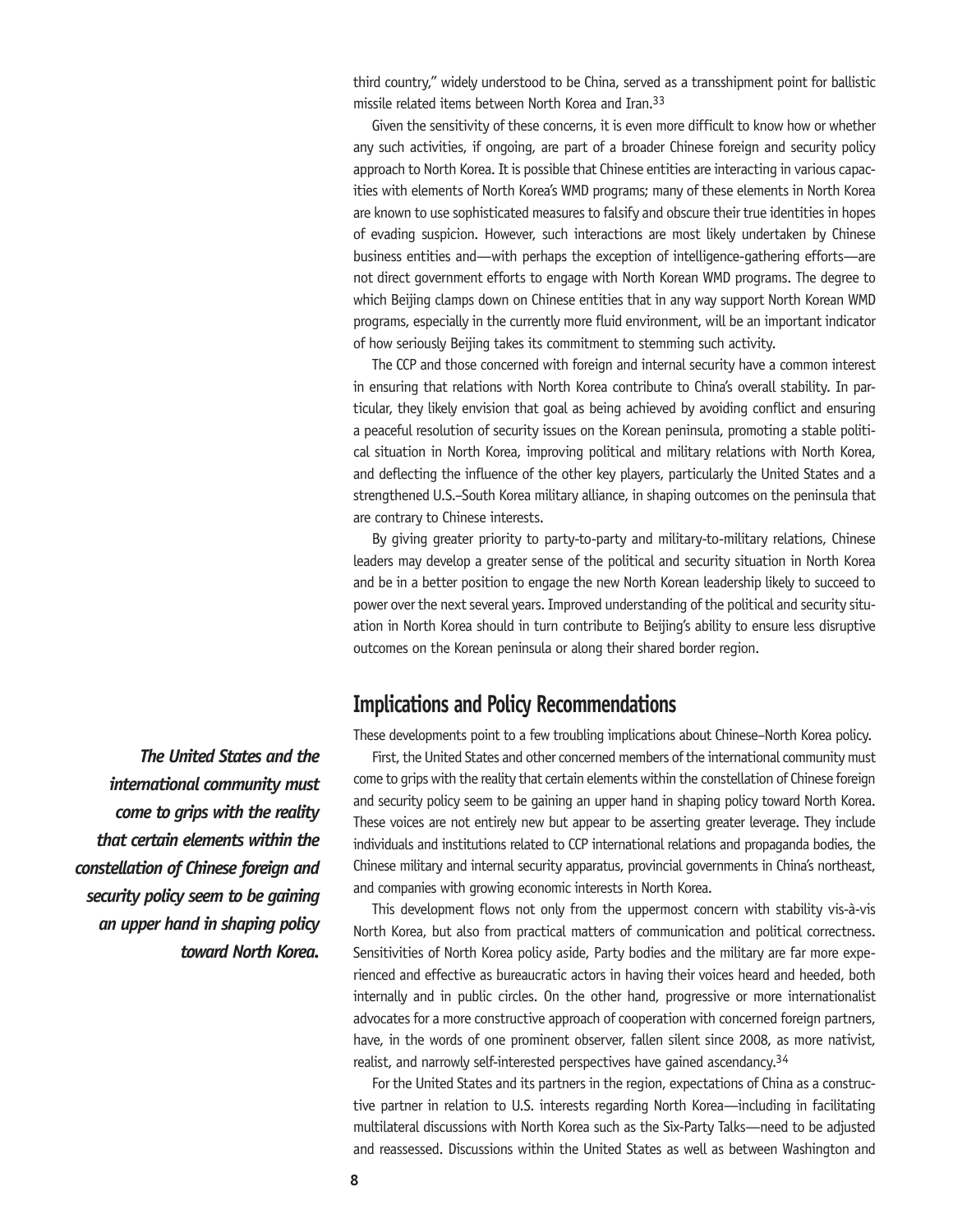Beijing should explicitly explore and seek to understand the key players in China concerned with policy toward North Korea, and their interests, how they are affecting China's approach to its neighbor, and the negative implications these developments have for U.S. interests. This situation also calls for increased resources at home, as well as closer coordination and intelligence-sharing between the United States and its allies, especially South Korea and Japan, aimed at a deeper understanding of internal debates and politics of foreign and security policy development and decisions in China.

Second, the intensification of cross-border economic activity between China and North Korea raises not only questions about China's deepening stakes in that bilateral relationship, but also concerns related to proliferation and compliance with relevant UN Security Council resolutions. The possibility continues to increase that Chinese territory—including Hong Kong and Macau—could be used as a transit point for goods and financial flows that contribute to North Korean WMD programs or otherwise violate UN-imposed sanctions against North Korea. As far as transport by rail, ship, or air are concerned, the number of transborder origination and crossing points between China and North Korea is relatively small, largely concentrated in corridors in China's northeast, and these areas should be monitored more intensively. Consistent with requirements of UN Security Council resolutions, the United States and other concerned countries in the region should engage more persistently with Beijing to raise concerns about China–North Korea economic interaction, allegations that China has been a transshipment point for banned items to and from North Korea, and look to cooperative means to help China strengthen its ability to prevent flows of WMD-related material and technologies, conventional weapons and munitions, and other proscribed goods.

Third, in the near term, the United States and other concerned neighbors might be able to expect some differences to arise between China and North Korea in certain areas. Concerned observers of China–North Korea relations should more deeply examine how well China's more active engagement in North Korea is received by North Koreans. Examples abound in other parts of the developing world, where domestic governments and citizens chafe at Chinese investment and business practices perceived as too aggressive and only cursorily concerned with local economic concerns. More broadly, the leadership in Pyongyang has never appeared entirely comfortable in its reliance on its enormous neighbor, but will continue to warily extract maximum benefit from its bilateral relations. At the same time, debates behind the scenes in China about North Korea policy remain divisive, especially given provocations by Pyongyang. In the words of a Chinese scholar, Beijing struggles with an intellectual ambivalence in its North Korea policy, and will do so for some time to come.35 In other words, although interaction between China and North Korea is deepening across a broad spectrum of economic and political activity, a strategic wariness remains that could be the basis—in China, at least—for Beijing to return to a less accommodating posture toward North Korea and to encourage a more constructive engagement from Pyongyang. Expectations on the part of the United States and allies in the region, however, should be modest on this point in the near term, because any shift is unlikely to result in significant reversal of trends in China–North Korea relations.

In sum, current Chinese engagement aims to strengthen, not strain, ties with North Korea in the run-up to the 2012 leadership succession in Beijing and the ongoing succession in Pyongyang, with the principal focus on party-to-party links and steady accretion in economic ties, investments, and development assistance. This approach may coincide with some longer-term but for the moment lower-ranking objectives shared by other concerned parties (such as Japan, South Korea, and the United States), such as development assistance, economic reform, and avoidance of precipitous political and economic collapse in the North. But they are not obviously consistent with other priorities, such as rolling back *Current Chinese engagement aims to strengthen ties with North Korea with the principal focus on party-to-party links and steady accretion in economic ties, investments, and development assistance.*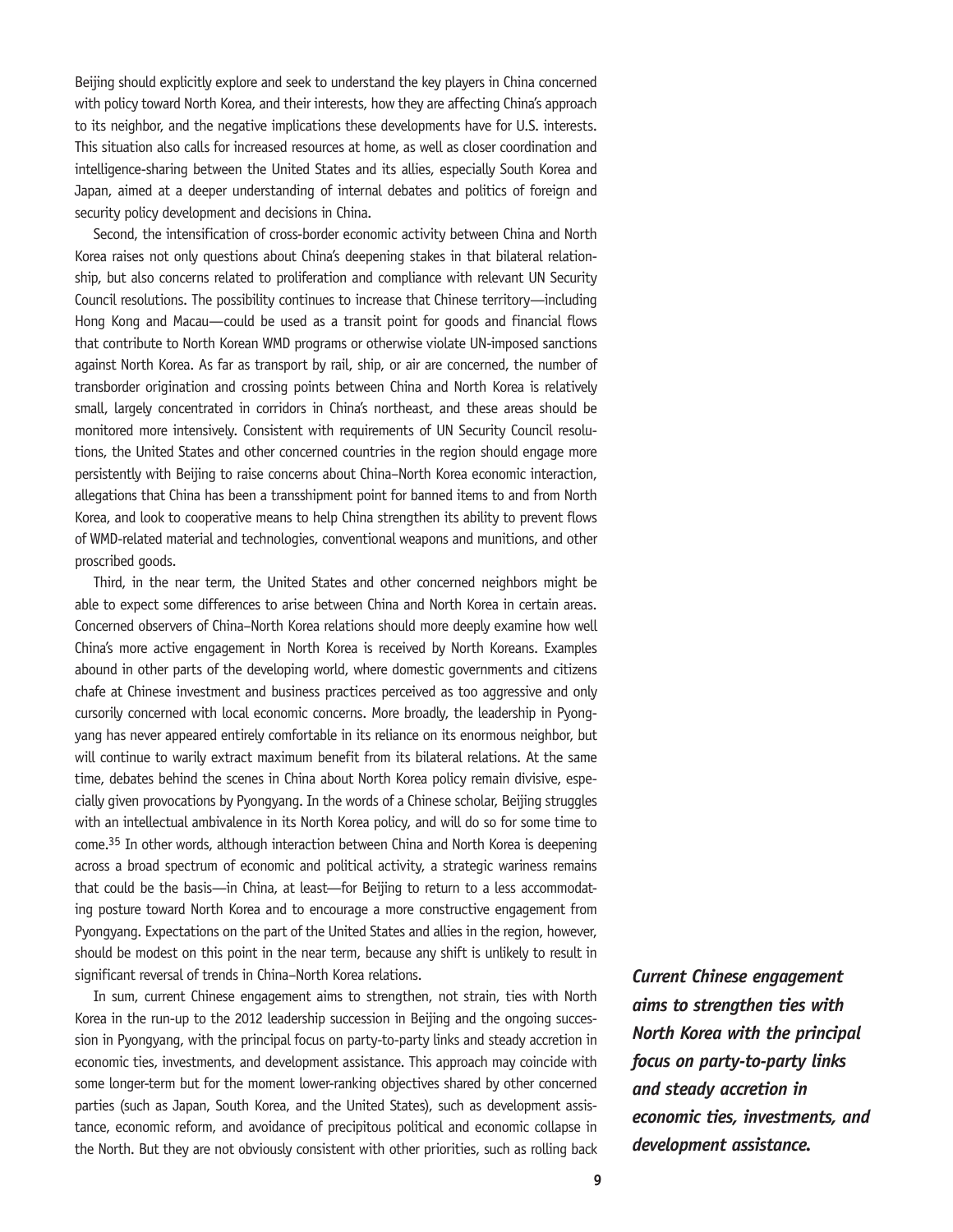the North Korean nuclear program, preventing proliferation from North Korea, and deterring provocative military actions by Pyongyang. On the contrary, this strategy, on its surface at least, looks to have at least two principal aims: ensuring stable political transition in North Korea and continuing the present regime, and steadily sustaining and developing the country's economy.

The strategic upshot points to an ever-deeper relationship between Beijing and Pyongyang and ever-higher stakes for Beijing that solutions on the Korean peninsula come on its terms. This in turn demands an even more hard-nosed recognition of Chinese interests in North Korea and the kind of partner Beijing is—or is not—likely to be in supporting U.S. and allied priorities on the Korean peninsula. Such an assessment is especially important as Washington and its allies search for new and more productive ways forward for Korean peninsula security.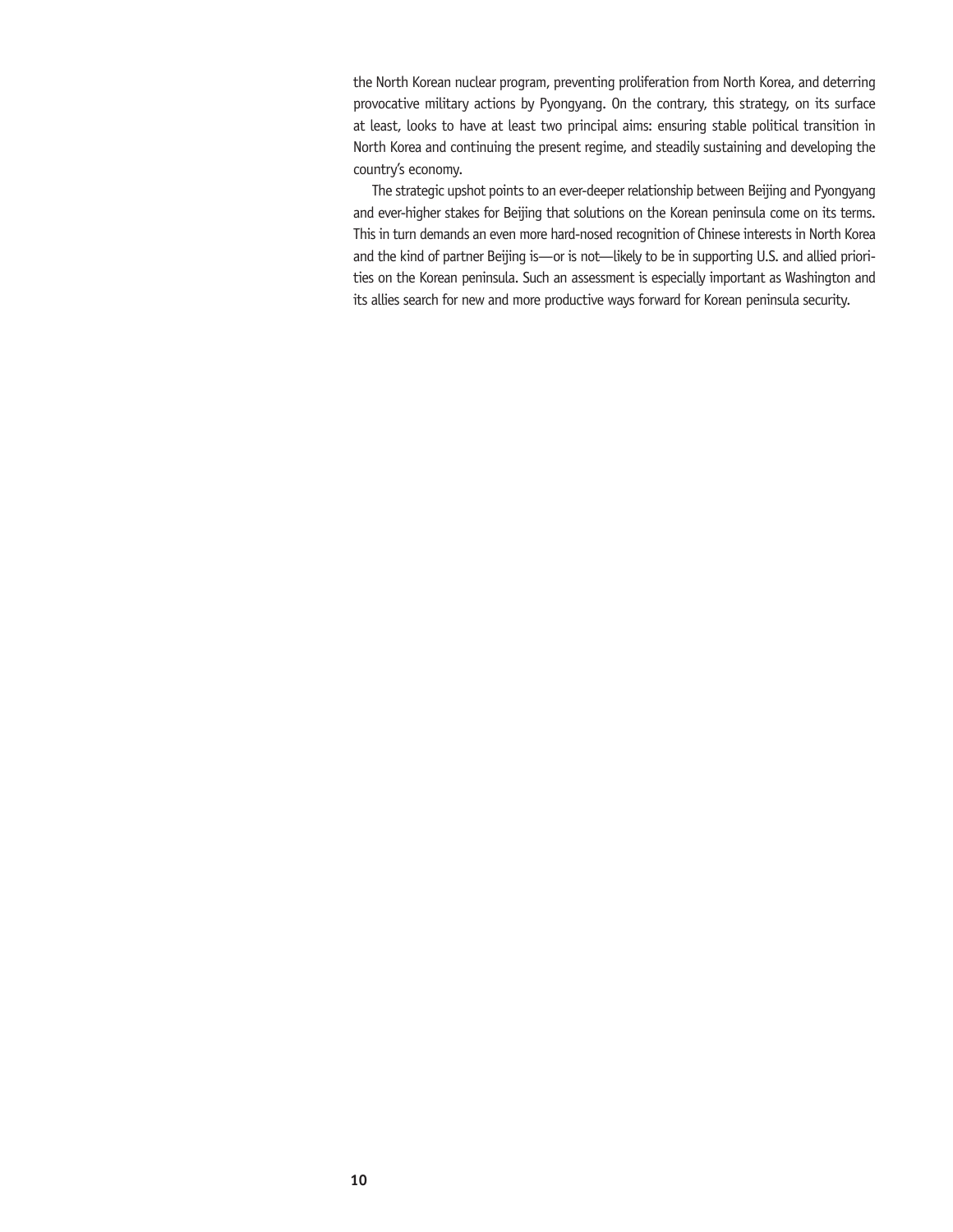## **Appendix**

Chinese Communist Party (CCP)–Workers' Party of Korea (WPK) and other China–North Korea exchanges, 2009–2011 (selected list)

#### *2009*

January 21–23: Chinese party official Wang Jiarui of the Chinese Communist Party Central Committee International Department visits Pyongyang and meets high-level Democratic People's Republic of Korea (DPRK) officials. He delivers a letter to Kim Jong-il from President Hu Jintao on the occasion of Lunar New Year.

April 13–17: Vice Chairman of the National Committee of the Chinese People's Political Consultative Conference Li Jinhua leads a delegation to Pyongyang and meets DPRK top legislator Kim Yong-nam.

August 3–7: CCP delegation, headed by Luo Shugang, deputy head of the Department of Publicity of the CCP Central Committee, makes a goodwill visit to Pyongyang and meets Workers' Party of Korea (WPK) counterparts.

September 16–18: A Chinese delegation led by State Councilor Dai Bingguo visits Pyongyang and meets top legislator Kim Yong-nam and vice foreign ministers Kang Sok-ju and Kim Yong-il. Dai delivers a letter from general secretary of the CCP Hu Jintao to Kim Jong-il.

September 22: Wang Zhaoguo, vice chairman of China's National People's Congress Standing Committee and member of the Political Bureau of the CCP Central Committee, meets Kil Chol-hyok, secretary of the DPRK Central Committee of the Kim Il Sung Socialist Youth League, in Beijing.

October 4–6: Premier Wen Jiabao visits North Korea and meets Chairman Kim Jong-il and other senior officials on the occasion of the sixtieth anniversary of diplomatic relations between China and the DPRK.

October 15–20: Kim Yang-gon, director of the WPK United Front Department (in charge of inter-Korean relations), visits China.

October 27–31: Choe Thae-bok, secretary of the WPK Central Committee, leads a delegation in Beijing to meet Chinese counterparts. He meets with Hu Jintao, Wang Jiarui, and Liu Yunshan, member of the CCP Central Committee and director of the CCP Central Committee Propaganda Department.

November 16–20: Wang Wei, member of the Standing Committee of the Central Commission for Discipline Inspection of the CCP and vice minister of the Ministry of Supervision, leads a CCP cadres delegation to visit the DPRK.

#### *2010*

February 6–9: Wang Jiarui, head of the International Department of the CCP Central Committee, leads a delegation to North Korea. He meets Kim Yong-il, director of the International Affairs Department of the WPK Central Committee, on February 7. He meets Kim Jong-il on February 8 and delivers a letter from President Hu Jintao, and holds talks with Choe Thae-bok, secretary of the Workers' Party of Korea Central Committee.

February 23: Kim Yong-il, director of the International Affairs Department of the WPK Central Committee, leads a delegation to Beijing and meets President Hu Jintao and Wang Jiarui.

April 29-May 1: DPRK legislator Kim Yong-nam, president of the Presidium of the Supreme People's Assembly, visits China. He attends the opening ceremony of the Shanghai World Expo and meets Chinese leaders including Hu Jintao on April 30.

May 3–7: Kim Jong-il pays an unofficial visit to China and meets President Hu Jintao in Beijing.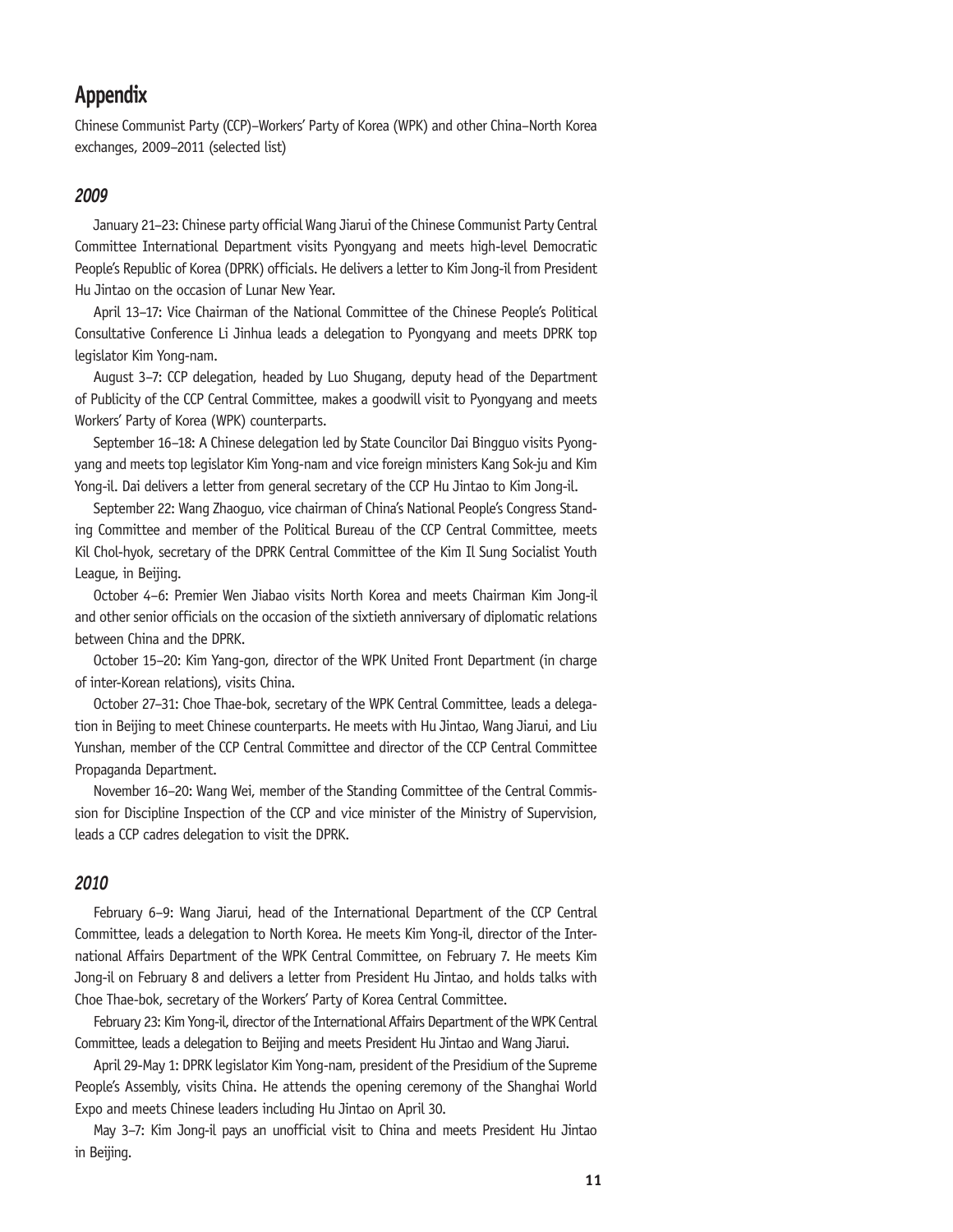June 12–22: A WPK delegation led by Kim Chang-ryong, DPRK minister of Land and Environment Protection, visits Beijing, Tianjin, Dalian, and Shenyang. The DPRK delegation meets senior party officials on June 21 in Beijing, including Li Yuanchao, Politburo member, secretary of the Secretariat of the 17th CCP Central Committee, and head of the Organization Department of the CCP Central Committee, and Wang Jiarui.

August 16–18: China's Special Representative for Korean Peninsular Affairs Wu Dawei visits North Korea and meets Foreign Minister Pak Ui-chun, Director of the International Affairs Department of the WPK Central Committee Kim Yong-il, and vice foreign ministers Kim Kye-gwan and Kim Song-gi.

August 26–30: Kim Jong-il visits northeast China and meets President Hu Jintao in Changchun.

September 30-October 2: A WPK delegation led by Choe Tae-bok, secretary of the WPK Central Committee, visits China. He meets Wang Jiarui and Liu Yunshan.

October 9–11: CCP delegation headed by Zhou Yongkang, a member of the Standing Committee of the Political Bureau of the CCP Central Committee and secretary of the CCP Central Commission for Political and Legal Affairs, visits Pyongyang and meets with Kim Jong-il, Kim Yong-nam, Kim Yong-il, and other WPK officials.

October 19: Zhou Yongkang and Liu Qi, member of the Political Bureau of the CCP Central Committee and secretary of the CCP Beijing Municipal Committee, meet in Beijing with a goodwill delegation of the WPK headed by Mun Kyong-dok, an alternate member of the Political Bureau, secretary of the Central Committee, and chief secretary of the Pyongyang City Committee of the WPK.

November 5: Wang Jiarui of the International Department of the CCP Central Committee in Beijing meets with a delegation of *Rodong Shinmun* newspaper headed by Kim Ki-ryong, member of the Central Committee of the WPK and editor-in-chief of the *Rodong Shinmun.*

December 9: Chinese State Councilor Dai Bingguo meets with Kim Jong-il in Pyongyang.

#### *2011*

February 14–15: Chinese State Councilor and Minister of Public Security Meng Jianzhu meets with Kim Jong-il in Pyongyang. During his trip, he also meets with Kim Yong-nam, president of the Presidium of the Supreme People's Assembly of the DPRK, as well as with high-level WPK officials Ri Yong-ho, member of the Presidium of Political Bureau of the WPK Central Committee and chief of general staff of the Korean People's Army, and Ju Sang-song, a member of the Political Bureau of the WPK Central Committee and minister of People's Security.

April: Kim Kye-gwan, the first vice-minister of the DPRK Ministry of Foreign Affairs, meets in Beijing with Chinese Foreign Minister Yang Jiechi, Vice Foreign Minister Zhang Zhijun and Wu Dawei, Chinese special representative for Korean Peninsula affairs. The exact date of the meeting is not known.

May 20–26: Kim Jong-il visits China at the invitation of President Hu Jintao. During his visit, he travels to Heilongjiang, Jilin, and Jiangsu provinces, holds meetings, and has a state banquet with Hu in Beijing, as well as with other members of the Standing Committee of the Politburo of the CCP and other senior CCP officials. Dai Gingguo, Chinese state councilor in charge of foreign affairs, Dai Bingguo, and Wang Jiarui, head of the CCP Central Committee International Department, accompany Kim throughout his visit in China.

June 13: Li Yuanchao, member of the CCP Politburo and head of the CCP Organization Department, travels to Pyongyang and meets, among others, Kim Jong-il and his apparent successor, Kim Jong-un. Li is accompanied by, among others, Wang Jiarui, head of the CCP International Relations Department, and Sun Zhencai, head of the CCP for Jilin Province.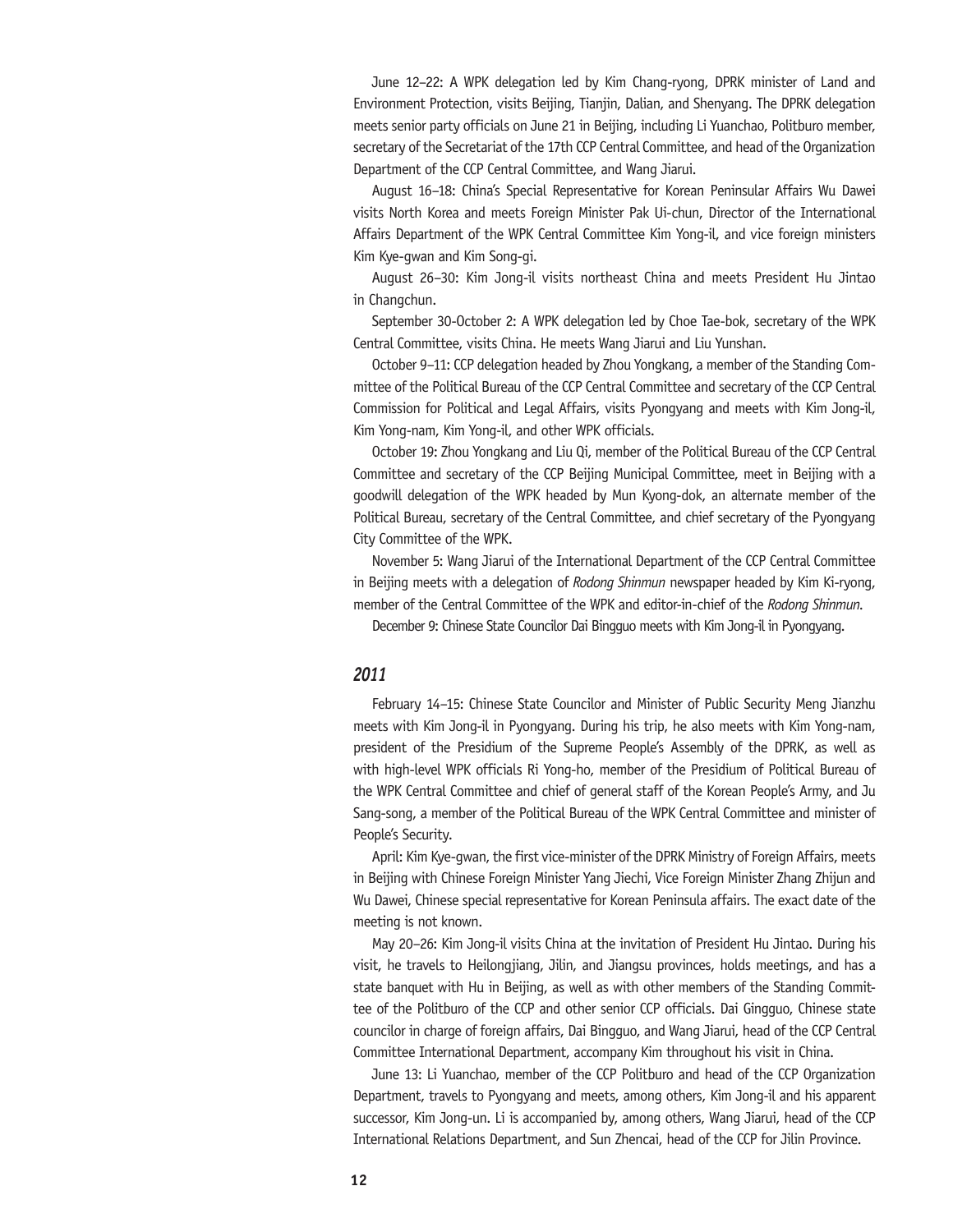## **Notes**

- 1. Full text of Hu Jintao's congratulatory message to DPRK's Kim Jong-il for 65th anniversary of ruling party, October 9, 2010, reproduced in English by Korean Central News Agency, http://www.kcna.co.jp/item/2011/201105/ news27/20110527-32ee.html.
- 2. United Nations Department of Public Information, *Security Council Condemns Nuclear Test by Democratic People's Republic of Korea, Unanimously Adopting Resolution 1718 (2006),* SC/8853, October 14, 2006, www.un.org/News/ Press/docs/2006/sc8853.doc.htm.
- 3. See, for example, United Nations Department of Public Information, *Security Council Condemns Nuclear Test by Democratic People's Republic of Korea, Unanimously Adopting Resolution 1718 (2006),* SC/8853, October 14, 2006, www.un.org/News/Press/docs/2006/sc8853.doc.htm; United Nations Department of Public Information, *Security Council, Acting Unanimously, Condemns in Strongest Terms Democratic People's Republic of Korea Nuclear Test, Toughens Sanctions,* SC/9679, June 12, 2009, www.un.org/News/Press/docs/2009/sc9679.doc.htm.
- 4. "Chinese Ambassador Lauds Extraordinary Year of China-DPRK Ties," October 12, 2010, http://kp.chineseembassy. org/eng/zxxx/t760240.htm.
- 5. See Dick K. Nanto, Mark E. Manyin, and Kerry Dumbaugh, *China-North Korea Relations* (Washington, DC: Congressional Research Service, January 2010), table 1, 14.
- 6. "Article on Past, Present of PRC-DPRK Economic Cooperation," *Yatai Diqu Fazhan Baogao [Asia-Pacific Regional Development Report],* April 28, 2011, translated by Open Source Center World News Connection, KPP20110428032003.
- 7. Martin Fackler, "Japan to Propose Closer Military Ties with South Korea," *New York Times,* January 4, 2011.
- 8. Zhu Feng, "China's Policy Toward North Korea: A New Twist?" PacNet no. 60, December 8, 2010.
- 9. Linda Jakobson and Dean Knox, *New Foreign Policy Actors in China* (SIPRI policy paper 26, Stockholm International Peace Research Institute, 2010), 17. See also the comments of Linda Jakobson in "'Zhonglianbu' Most Influential in Decision-Making on Pyongyang," *Korea Times,* September 27, 2010, www.koreatimes.co.kr/ www/news/nation/2010/10/116\_73597.html.
- 10. On the increasing pluralization of China's foreign policy generally, see, for example, Linda Jakobson and Dean Knox, *New Foreign Policy Actors in China* (SIPRI policy paper 26, Stockholm International Peace Research Institute, 2010); David Shambaugh, "Coping with a Conflicted China," *Washington Quarterly* 4, no. 1 (Winter 2011): 7–27.
- In "Coping with a Conflicted China," Shambaugh describes the cognitive complexity and spectrum of discourse that characterize the debate in China on its approach to international affairs and its identity in the world.
- John S. Park highlights China's so-called four sentences that constitute its North Korea policy. They are nonproliferation, peaceful settlement through dialogue, peace and stability on the Korean peninsula, and consideration of North Korea's security concerns. See his "North Korea's Leadership Succession: The China Factor" (USIP On the Issues Series, Washington, DC, September 28, 2010), www.usip.org/publications/the-issues-northkorea-s-leadership-succession-the-china-factor-0.
- 13. Jakobson and Knox, *China's New Foreign Policy Actors,* 17.
- 14. Nanto, Manyin, and Dumbaugh, *China-North Korea Relations,* 15.
- 15. Bomi Lim, "China's North Korea Trade Best Birthday Gift for Kim," *Business Week,* February 16, 2011, www. businessweek.com/news/2011-02-16/china-s-north-korea-trade-best-birthday-gift-for-kim.html.
- 16. Nanto, Manyin, and Dumbaugh, *China-North Korea Relations,* 19.
- 17. The figure of \$41.2 million in FDI from China represented some 94 percent of total FDI to North Korea in that year. These data are drawn from Nanto, Manyin, and Dumbaugh, *China-North Korea Relations,* 16, and Dick Nanto and Emma Chanlett-Avery, *North Korea: Economic Leverage and Policy Analysis* (Washington, DC: Congressional Research Service, January 22, 2010), 34.
- 18. "Chinese Ambassador Lauds Extraordinary Year," 2010.
- 19. Nanto, Manyin, and Dumbaugh, *China-North Korea Relations,* 31n78.
- 20. "Dandong, Tonghua Get Inland Port," *China Business News,* December 2, 2010, http://cnbusinessnews.com/ dandong-tonghua-get-inland-port/.
- 21. "Article on Past, Present of PRC-DPRK Economic Cooperation."
- 22. Ibid.
- 23. "China Backs North's Rason Project," *Joongang Daily,* January 7, 2011, http://joongangdaily.joins.com/article/ view.asp?aid=2930656.
- 24. See the Shangdi Guanqun Investment, http://www.sd-guanqun.com/.
- 25. "Article on Past, Present of PRC-DPRK Economic Cooperation."
- 26. Jerry Guo, "North Korea's Untapped Mineral Wealth," *Newsweek,* October 28, 2009, www.newsweek.com/blogs/ wealth-of-nations/2009/10/28/north-korea-s-untapped-mineral-wealth.html.
- 27. Lim, "China's North Korea Trade."
- 28. Feng, "China's Policy Toward North Korea."
- 29. "Chinese Ambassador Lauds Extraordinary Year," 2010.
- 30. "'Zhonglianbu' Most Influential in Decision-Making on Pyongyang," *Korea Times,* September 27, 2010, www.koreatimes.co.kr/www/news/nation/2010/10/116\_73597.html.
- 31. As an interesting side note, Liu was born in Panshan county of Liaoning province, about 200 kilometers west of Dandong and the North Korean border.
- 32. See the annual and semiannual reports by the CIA, Unclassified Report to Congress on the Acquisition of Technology Relating to Weapons of Mass Destruction and Advanced Conventional Munitions, accessed at: www. fas.org/irp/threat/wmd.htm.
- 33. See *Report of the Panel of Experts Established Pursuant to Resolution 1874 (2009),* National Committee on North Korea, www.ncnk.org/resources/publications/55808872-UN-Panel-of-Experts-NORK-Report-May-2011.pdf. See also "China Holds Up Report on North Korean Proliferation," *Global Security Newswire,* May 18, 2011, http:// gsn.nti.org/gsn/nw\_20110518\_3045.php.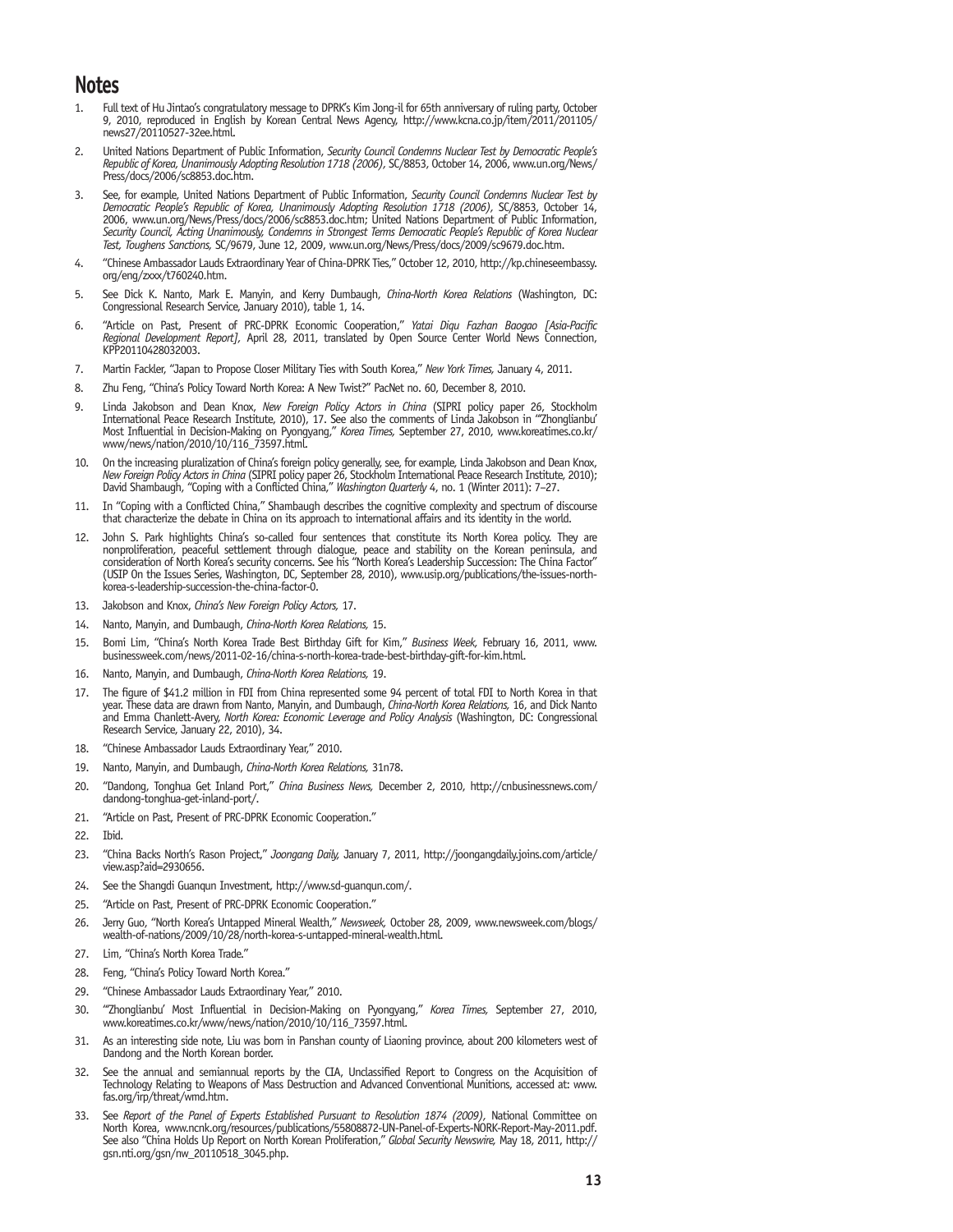- 34. Shambaugh, "Coping with a Conflicted China," 23, 24.
- 35. Feng, "China's Policy Toward North Korea." On the issue of broader debate within China on its foreign relations, particularly vis-à-vis the United States, see Minnie Chan, "We Don't Want to Replace US, Says Dai Bingguo," *South China Morning Post,* December 8, 2010, especially the commentary by Shi Yinhong and Jin Canrong.